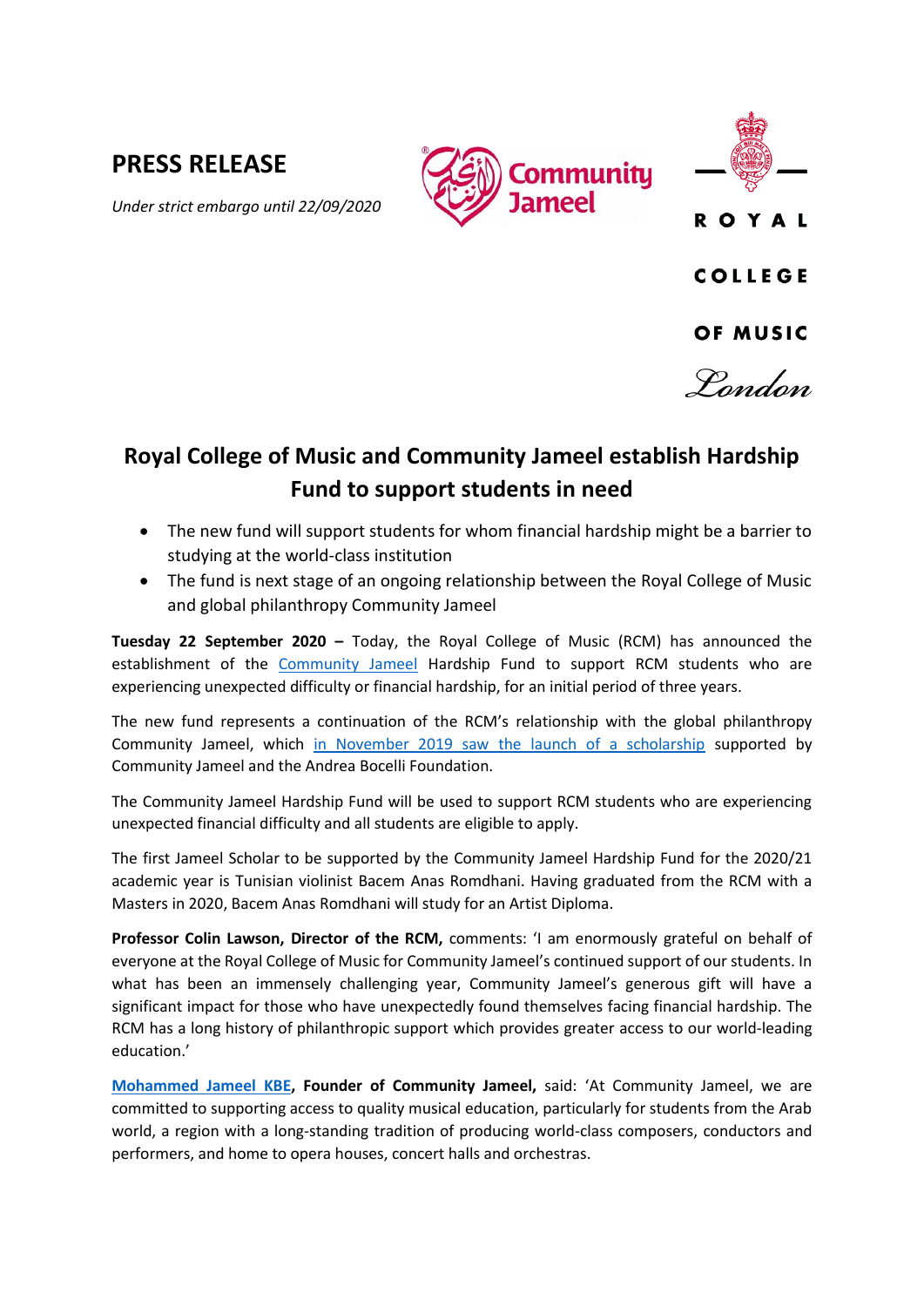'Through the Community Jameel Hardship Fund, we are proud to be partnering again with the Royal College of Music to support students facing financial difficulties, and assisting international students from the Arab world to attend one of the world's best conservatoires.'

This Hardship Fund continues the support of Community Jameel for the institutions of South Kensington, including the Jameel Gallery at the Victoria & Albert Museum, the Jameel Institute at Imperial College, and the Bocelli-Jameel Scholarship at the RCM.

Any surplus in the fund will provide scholarship support for international students, with a preference for students from the Arab world.

More than 50% of current Royal College of Music students have received financial support during their studies through scholarships and awards, thanks to the generosity of a variety of charitable trusts, companies, businesses, individual members of the public and legacies. More information can be found a[t www.rcm.ac.uk/support.](http://www.rcm.ac.uk/support)

**--- ENDS ---**

For more information, please contact:

Talia Hull, Director of Communications[, talia.hull@rcm.ac.uk](mailto:talia.hull@rcm.ac.uk)

Tash Payne, Communications Officer, [tash.payne@rcm.ac.uk](mailto:tash.payne@rcm.ac.uk)

#### **Notes to editors**

#### About the Royal College of Music

Founded in 1883, the Royal College of Music (RCM) is a world leading music conservatoire with a prestigious history and contemporary outlook. Our 800 undergraduate and postgraduate students come from over 55 countries and are taught in a dynamic environment, leaving the RCM to become the outstanding performers, conductors and composers of the future.

For the fifth consecutive year in 2020, the RCM was ranked as the top institution in the UK for the Performing Arts in the QS World University Rankings. RCM was also ranked the top UK conservatoire for music in The Times and Sunday Times Good University Guide 2019 and top music conservatoire for overall student satisfaction in the 2018 National Student Satisfaction (NSS) Survey according to the Times Higher Education.

RCM professors are leaders in their fields and, under such expert guidance, RCM students regularly achieve remarkable success around the globe.

Among our alumni are composers and performers such as Sir Hubert Parry, Benjamin Britten, Gustav Holst, Samuel Coleridge-Taylor, Lord Lloyd Webber, Rebecca Clarke, Anna Meredith, Clemency Burton-Hill, Dame Joan Sutherland, Dame Sarah Connolly, Gerald Finley, Sophie Bevan, Louise Alder, Ralph Vaughan Williams, Mark-Anthony Turnage and Sir Thomas Allen.

Regular visitors to the RCM include Bernard Haitink, Sir Thomas Allen, Vladimir Ashkenazy, Alina Ibragimova and Lang Lang. Our recent honorary doctorates include Sir Antonio Pappano, Jonas